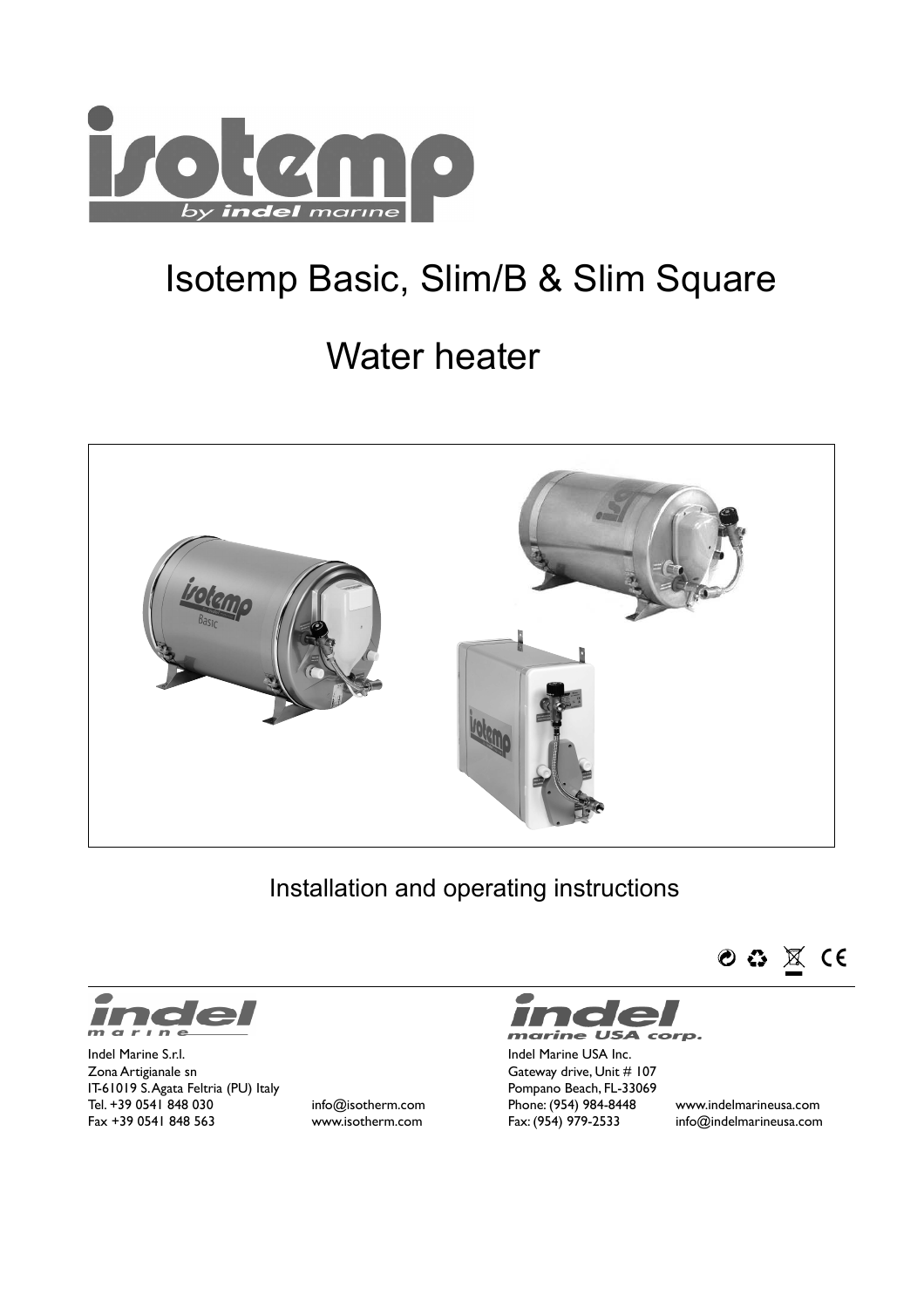# Table of contents

- 1. Safety instructions
- 2. Locating the tank
- 3. Mounting
- 4. Connections
	- 4.1 Fittings
	- 4.2 Hoses
	- 4.3 Connections to engine
	- 4.4 Freshwater system connections
	- 4.5 Electrical connections
- 5. Start up/Test
- 6. Maintenance
	- 6.1 Winterization
	- 6.2 Replacing thermostat
	- 6.3 Replacing heater element
- 7. Double heat exchanger
- 8. Technical data
	- 8.1 Basic
	- 8.2 Slim/B
	- 8.3 Slim Square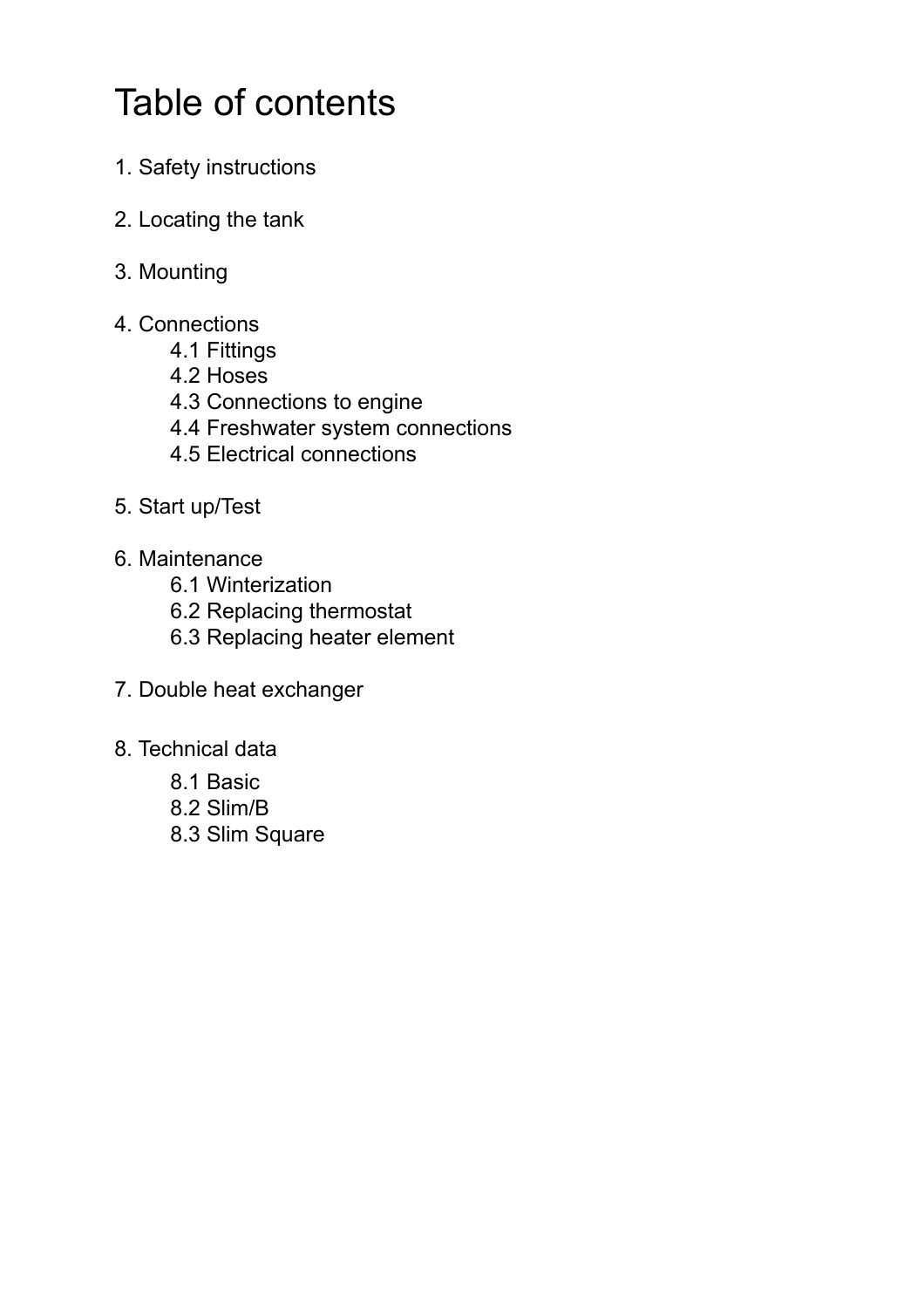# 1 - Safety instructions

This manual has been compiled to help you to operate your water heater with safety and pleasure. It contains information about operation and maintenance. Please read it carefully and make yourself familiar with the product and keep this manual in a safe place on board.

It is important that your water heater is correctly installed and maintained. During the winter period when the unit is not being used it is essential that it is drained to ovoid risk of damage due to freezing. Every single water heater is individually pressure tested prior to delivery and carries a two year factory warranty in respect of defects in material and/or manufacture.

Indel Marine S.r.l. accepts no responsibility or liability for damage to equipment, injury to personnel that may result from improper installation or operation of this product.



# **Danger!**

All electrical installations on board must be carried out by authorized specialists. The water heater must be properly grounded to the AC system.



#### **Danger!**

Always use recommended wire size, fuse/circuit breaker and a GFC-breaker.



#### **Warning!**

Do not connect the heater element to the power net until the water heater tank is filled with water.



#### **Warning!**

Risk of scalding, the hot water in the water heater will be as hot as the engine.

#### **Caution!**

Consider the chapter 4.5 electrical connections regarding risk of corrosion in connection with shore power.

#### **Caution!**

Follow carefully the engine manufacturers instructions regarding connection to the engine cooling system.

#### **Environment:**

This appliance is marked according to the European directive 2002/96/EC on Waste Electrical and Electronic Equipment (WEEE).

By ensuring this product is disposed of correctly, you will help prevent potential negative consequences for the environment and human health, which could otherwise be caused by inappropriate waste handling of this product.

The symbol  $\overline{\mathcal{B}}$  on the product, or on the accompanying documents indicates that this appliance may not be treated as household waste.

Instead it should be handed over to the applicable collection point for the recycling of electrical and electronic equipment. Disposal must be carried out in accordance with local environmental regulations for waste disposal.

For more detailed information about treatment, recovery and recycling of this product, please contact your local city office, your household waste disposal service or the shop where you purchased the product.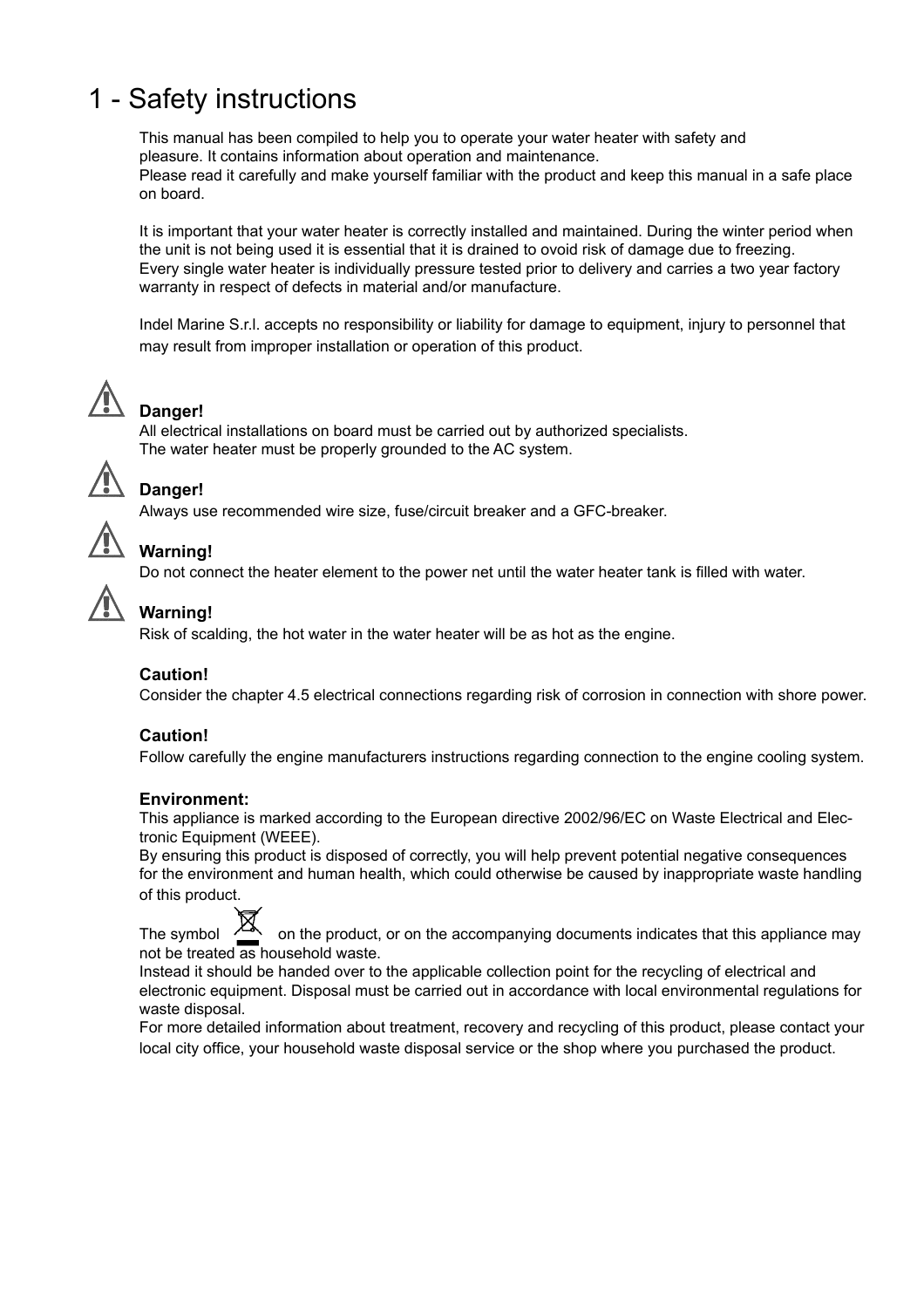#### **1. Locating the tank**

The water heater can be mounted anywhere on the vessel as long as the connections to the engine heat exchanger are below the engine header tank (Fig. 1). It is best to keep the length of the heat exchanger hoses short to keep flow resistance and heat loss to a minimum. In many installations the tank heat exchanger is simply connected inseries with the engine coolant circuit. In some installations it is connected in parallel with a flow restrictor/diverter.

The choice depends on the specific recommendations of the engine manufacturer and or installer. Please consult the manufacturer or dealer of your engine for any recommendations they may have for connecting to the engine cooling system.

In case the tank has to be placed above the engine header tank, the engine water hose circuit must be equipped with an air bleeder valve on the highest point. This is available as an extra equipment.



#### Principal connection diagram



The Isotemp Basic, Slim & Slim Square water heaters are designed to give excellent performance when mounted horizontally and vertically. The drain / safety valve must always be at the lowest point. The mounting brackets can be adjusted to the side on Basic and Slim for mounting the tank on a bulkhead. Always mount the tank to a suitable shelf or bulkhead and **keep in mind** 

**the extra weight of the tank when it is full of water.**

See alternative mounting positions fig. 2. Slim Square can be standing or laving down flat, or placed in other alternative positions as seen in fig.  $7.$ Fig. 3 shows Basic, fig. 4 Basic with double coils, fig. 5 Slim and fig. 6 Slim Square water hose connections. It is to prefer to keep about 30 cm (1 ft.) free space in front of the water heater for future service measures.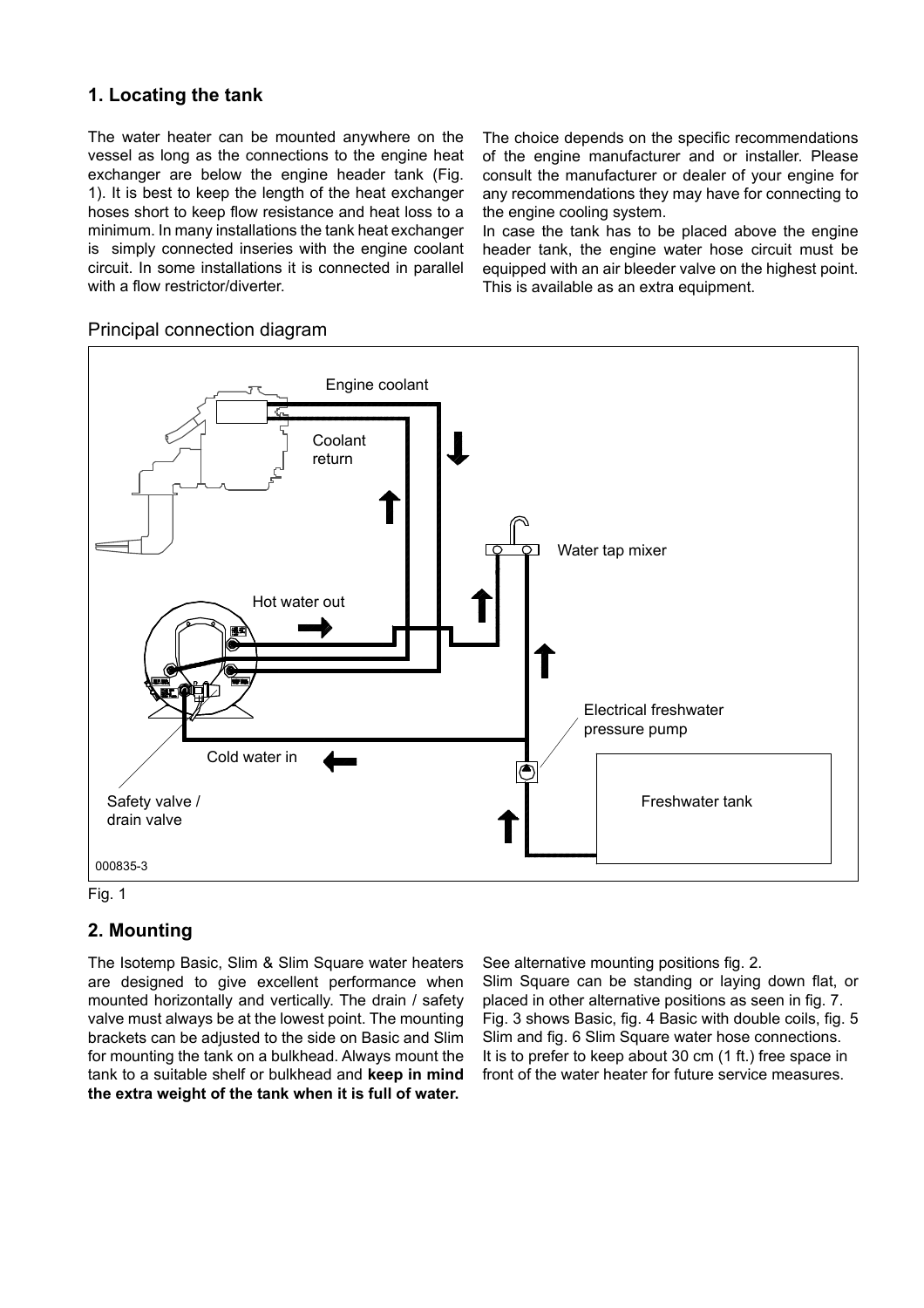Isotemp Basic & Slim Mounting alternatives, horizontal or vertical.





Isotemp Basic without and with thermostat mixer valve



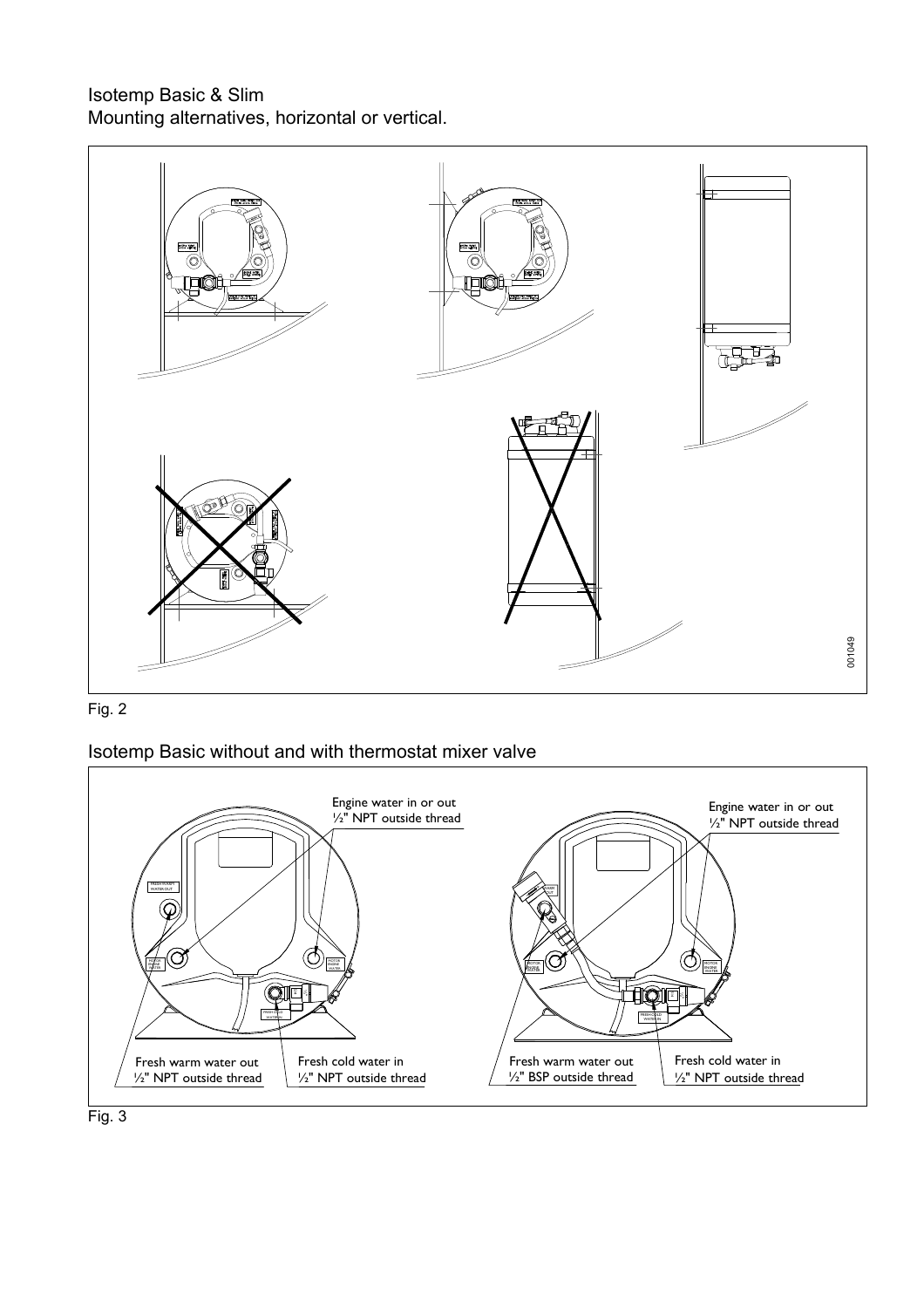Isotemp Basic with double coils, without and with thermostat mixer valve





### Isotemp Slim without and with thermostat mixer valve



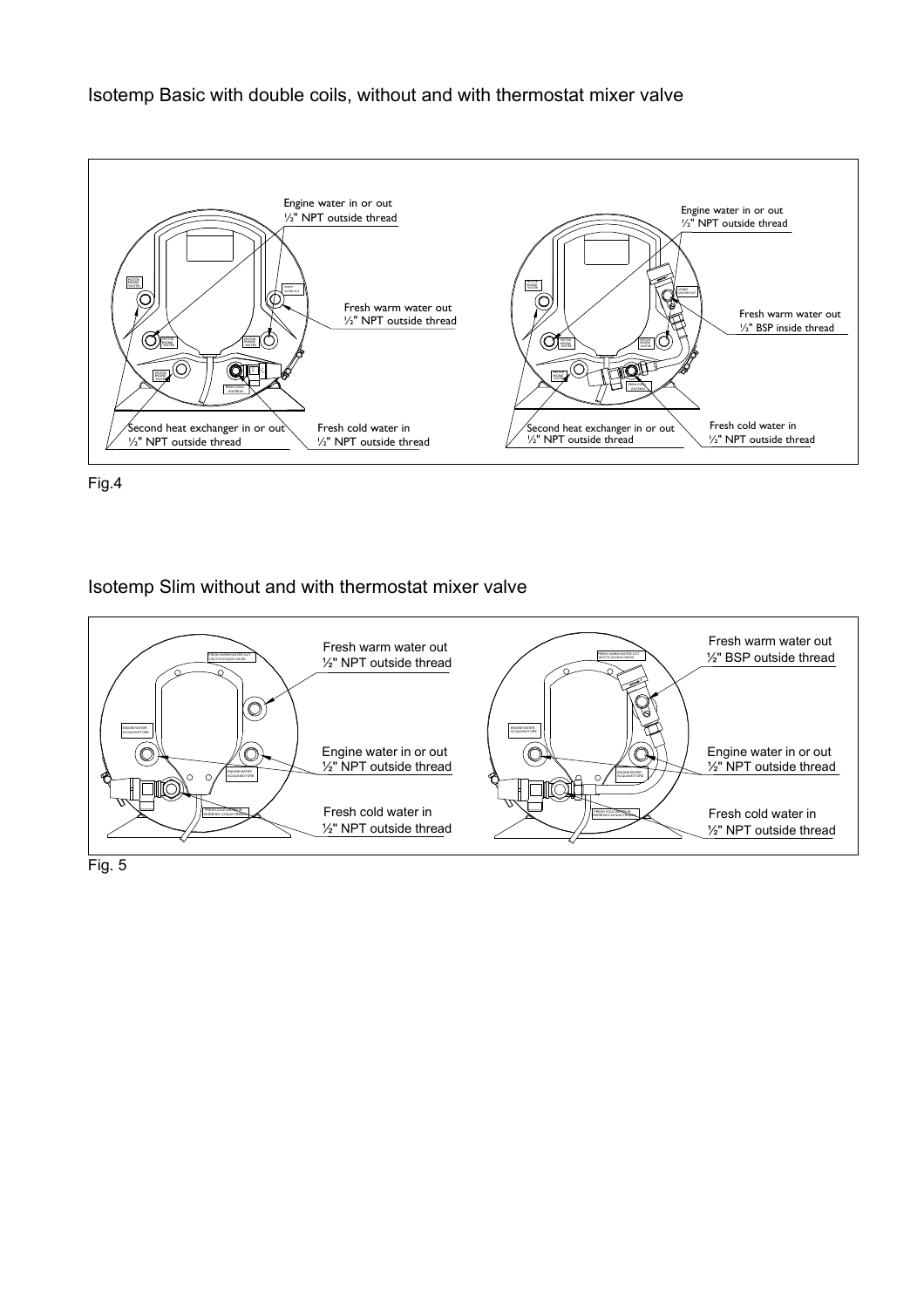#### Slim Square without and with thermostat mixer valve



Fig. 6

#### Slim Square



Fig. 7

#### **4. Connections**

4.1 Material: Use only fittings and accessories made of non-corrosive material such as brass or stainless steel. Avoid plastic fittings on the water heater depending on the heat, unless they are specially made for this purpose. This is important, a leak in this area can cause a sudden engine overheat as well as a dangerous hot water spray.

**4.2 Hoses:** For the engine connections, use heat re

Slim Square alternative mounting positions. Remember, safety valve always at the lowest position.

sistant (100°C / 210°F) reinforced rubber hoses, resistant to anti-freeze and pressure approved for 5 bar / 70 psi. For the fresh water, cold inlet and warm outlet, use heat resistant fresh water hoses (food industry quality). They shall be rated 8 bar / 115 psi. Fasten the hoses carefully with hose clamps. Seal the threaded connections with e.g. Loctite 577 or Bondline T777.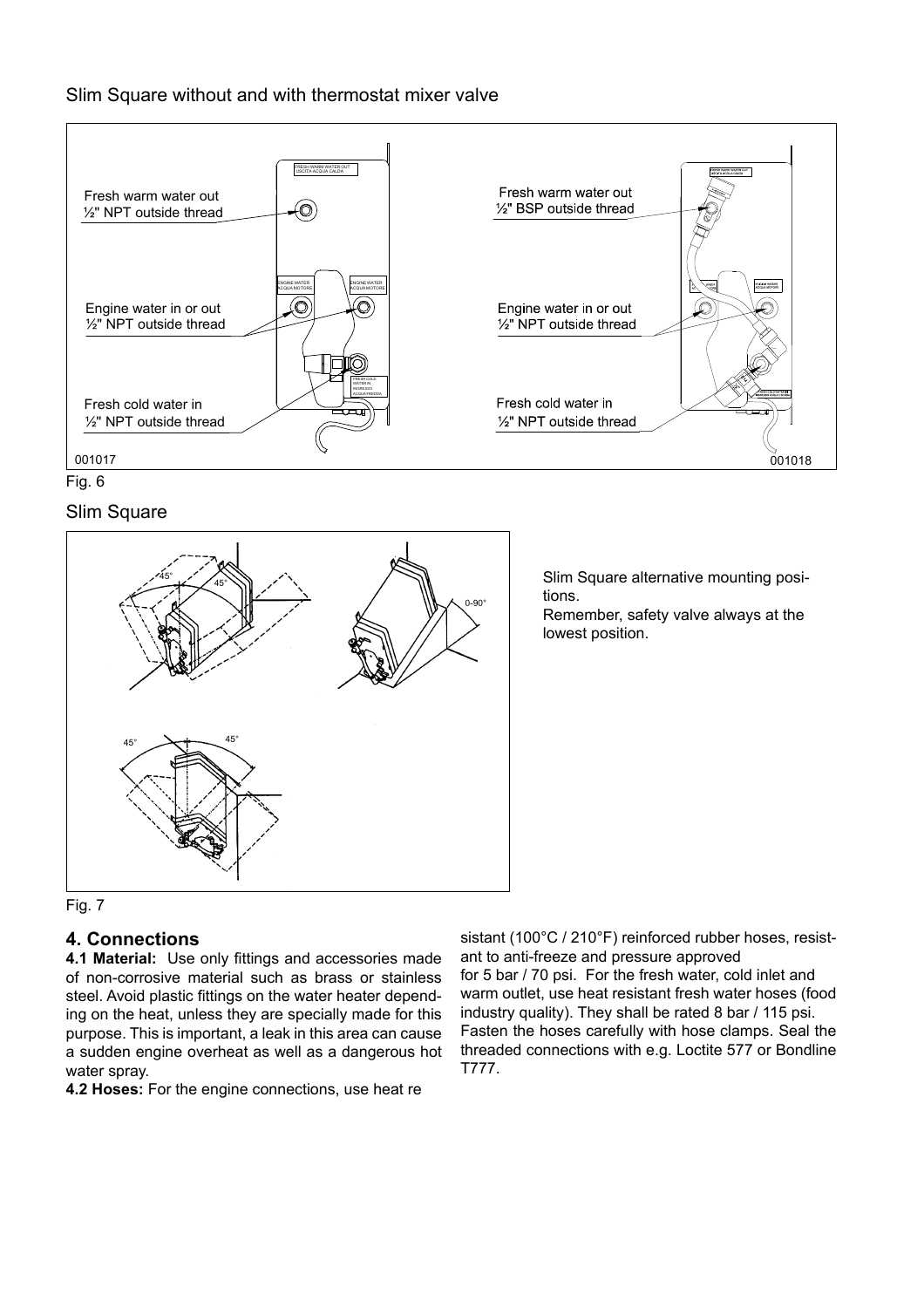#### **4.3 Connections to engine (see connection**  diagram, fig. 1):

The water heater may be used with fresh water cooled engines. The flow of cooling water from the engine through the water heater should be at least 2 litres/min. If the boat has two engines, connect the water heater to one engine only. When two water heaters are mounted, they shall be connected in parallel.

Connection to the engine shall be done with min. 5/ 8" /16 mm hoses and adaptors to avoid restrictions. See the instructions in the engine operators manual, regarding hose connection points.

#### **4.4 Freshwater connections (see connection**  diagram, fig 1):

The water heater is fed with fresh water from the electrical pressure pump in the water system. Max working pressure for the pump: 3.8 bar / 55 psi, 2.9 bar / 42 psi for Slim Square. Please note that the pressure relief valve on the tank is set to 7.0 bar /100 psi and 5.5 bar / 80 psi respectively. Fresh water is taken in at the safety valve. The hot water outlet, which also vents the water heater, should be connected to a mixer tap at the sink and/or basin outlet.

**Warning!** Please note that the hot water is as hot as the engine, there is a risk of scalding! Mix in cold water at the taps. In case the water heater is equipped with a tempering valve (thermostatic mixing valve) a proper

temperature of the warm water can be set on the adjustable tempering valve to avoid scalding. The temperature can be set between 38 and 65 °C / 100 and 150 °F.



The waste water hose must always have a free outlet. There must be no valves or skin fittings, fitted to the waste water hose. This hose must always have a free outlet. A small quantity of water can drain from the relief valve when the tank is heated. The water expands during heating. This is a normal situation and indicates the system works properly.

#### **4.5 Electrical connections**

See wiring diagram fig. 8

 All internal connections are made in the factory. The power supply cable is fitted with an standard EU plug, which should be fitted to a correctly installed socket. This socket, as all "high-voltage" installations on board, must be carried out by an authorized electrician to fulfil valid safety regulations. The water heater is designed to meet regulations in this field. The shore power system installation on board, must include a ground fault circuit interrupter.

When leaving the boat for longer periods, always unplug the cable connector from the socket. This should be done even if the shore power system is shut off, as there can be a difference in the electrical system, between the earth and the sea-water earth of the boat. This can seriously damage the water heater or the heating element.

Installation of a insulation transformer in the shore power equipment eliminates any risk of galvanic corrosion via the shore power connection.

Always unplug the heater and/or turn off all circuit breakers and disconnect shore power connections before removing the connection cover. The electrical circuit is controlled by a service thermostat set to 75°C / 167°F and a double overheat protector that is set to 96°C / 205°F. If the overheat protector trip, it has to be manually reset. This is done by pressing the small knob on top of the overheat protector.

See section 6:2. 514

#### Wiring diagram



Fig. 8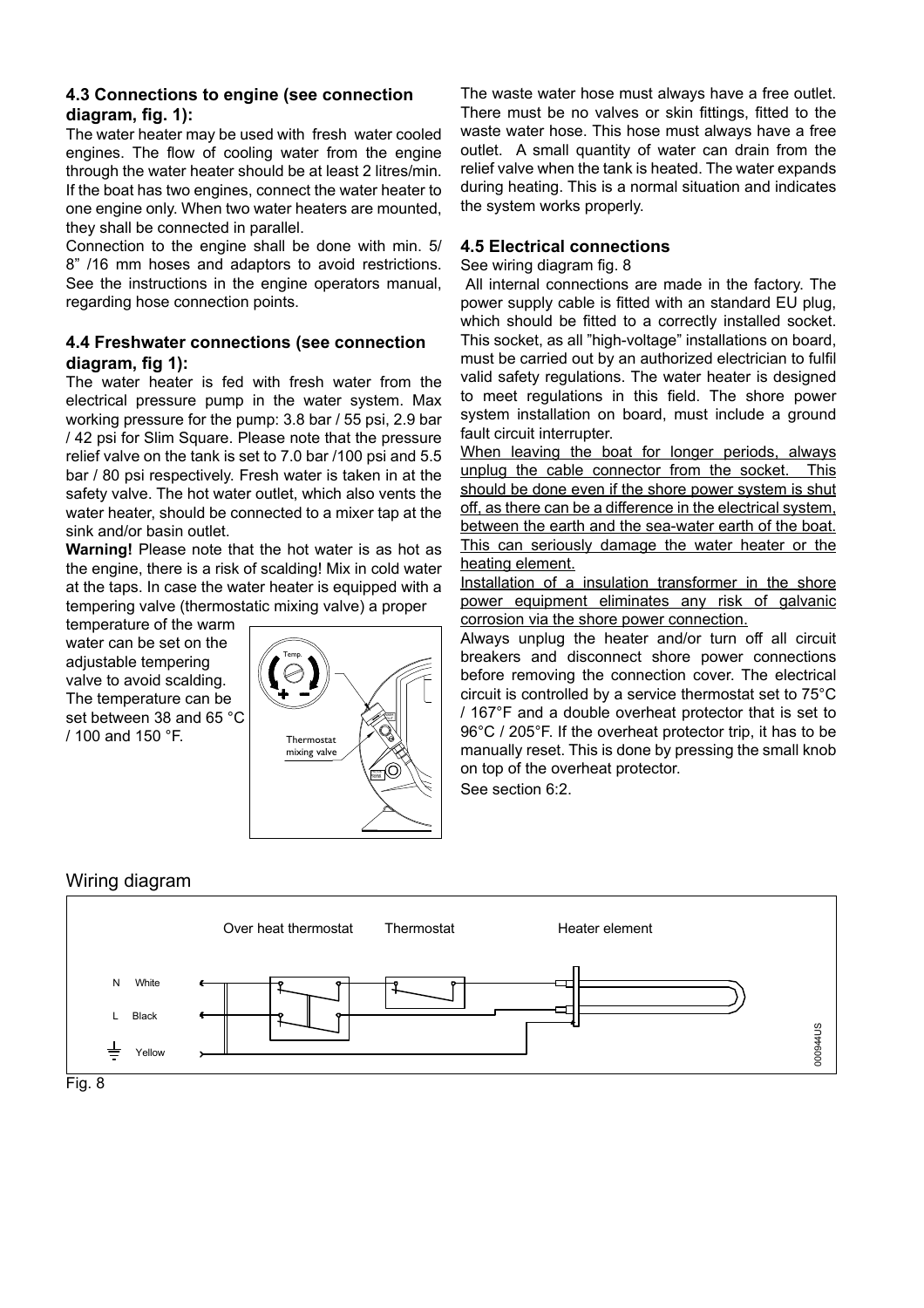#### **5. Start up/test**

Fill the hot water tank by turning on the water pressure pump and opening a hot water tap to allow air to bleed out of the hoses and / or plumbing.

Check the drain and pressure relief valve by pushing the lever. Water will flow into the drain hose. Make sure the drain hose is not blocked or closed. Pull the lever back to closed position.

Start the engine to check the circulation of the coolant. It will be necessary to add coolant to the system to compensate for the additional volume of the exchanger and hoses. Check for air locks in the connecting hoses and raise and lower these as necessary to clear the air from the hoses before securing the hoses in place. Lastly plug in the tank and turn on the circuit breaker. Check for proper operation.

#### **6. Maintenance 6:1 Winter drain: When there is a risk of freezing the tank must be drained.**

This is done by taking off the hot water hose or opening the air bleeder screw mounted on the mixing valve, if such a valve is mounted. Take the air screw away completely, and open the drain valve by turning the black knob anticlockwise one snap on the safety valve. The valve is closed again by tuning further one step anticlockwise.

If the engine is raw-water cooled the heat exchanger must also be drained by removing the hoses and blowing air into the coils to drain any water. The tank can now be safely left in the vessel over the winter. When leaving the vessel for longer periods, it is recommended to take out the power cord to eliminate the risk of stray current from the shore power earth connections.

#### **6:2 Replacing / re-setting thermostat: Warning: Be sure to turn power off first!**

The immersion heater is 115V-750W. The thermostat equipment has an integrated working thermostat and a double overheat protection thermostat. This is manually re-settable, by pushing the pin on the top of the thermostat.

(See fig. 10). Also check why the overheat thermostat initially tripped before re-connection the power supply.

Turn off the power! Pull out the cable plug. Take off the front plastic cover (Basic and Slim 4 screws, Square 3 screws). Reset overheat thermostat.

Replacing thermostats: Pull off the cable shoes after having noticed their positions. Thermostat sensor ends are put into a tube on the heater element fastening flange. Pull them out. Unscrew fastening screws for the thermostats. Mount new thermostats in opposite order. Be sure sensor ends are properly put into the tube.

When leaving the boat for longer periods, it is recommended to disconnect the power supply cable plug. This should be done even if the shore power system is shut off, as there can be a difference in the electrical system, between the earth lead and the salt water earth of the boat. This can seriously damage the water heater and/or engine with propulsion equipment.







 $\overline{Fiq}$ . 10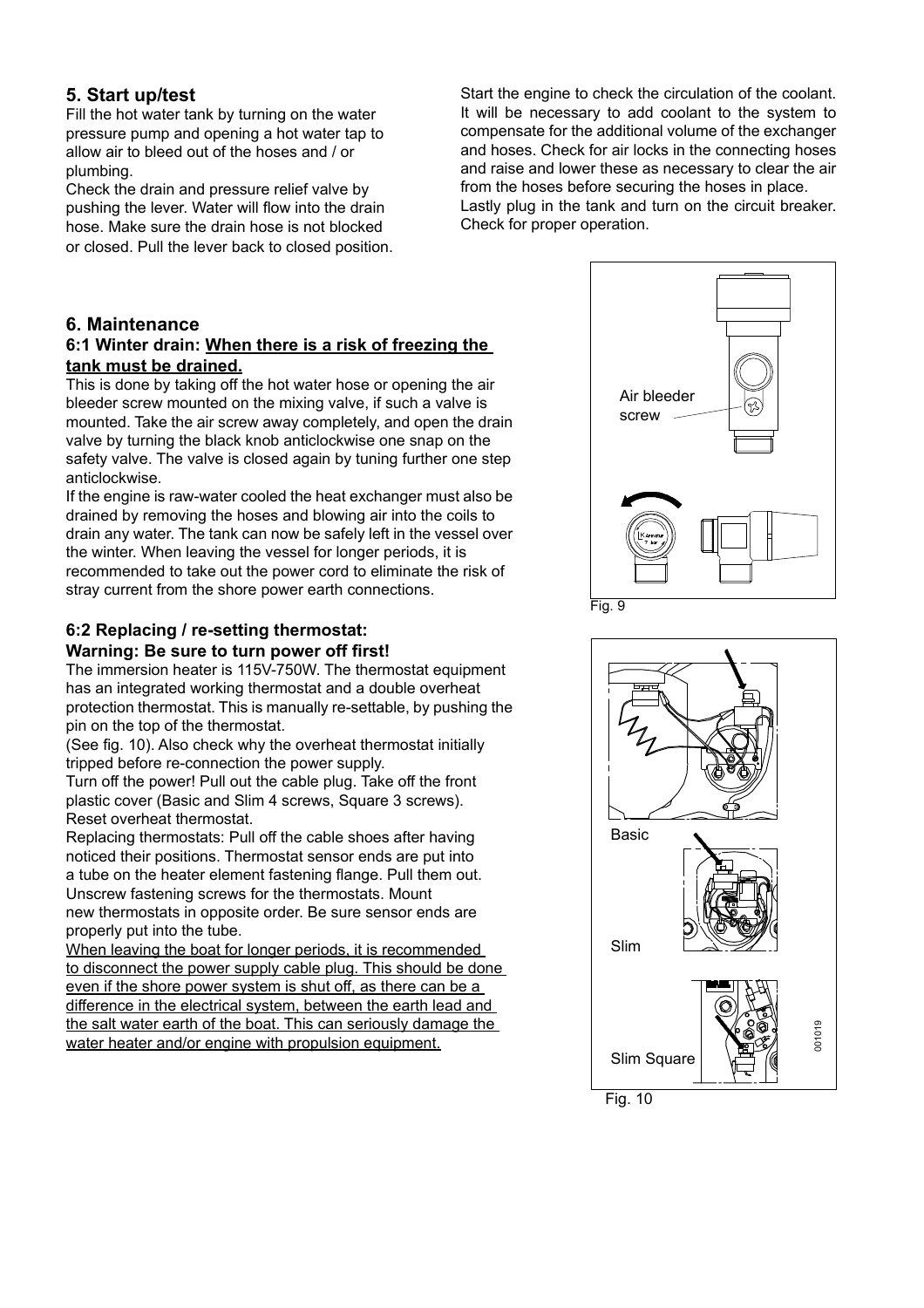#### **6:3 Replacing heater element:**

#### **Warning! Be sure to turn power off first! Drain the tank from water.**

#### Basic and Slim

Take off the plastic cover, unscrew the two screws at the sides and push the cover downwards. Dismantle the thermostat and the overheat protector from their brackets for better access on the Slim model.

On Basic they can be left in position during the operation. Pull off the wires from the heating element tabs.

Loosen the centre nut, fig. 11-A and take off the support, fig. 11-B. Put on the nut again on the centre bolt for easier handling, easier to grab by hand.

Push off the mounting flange and rubber gasket inwards, it will come out together with the heater element unit. Turn the heater element unit 90° to the left, the wire tabs shall point to the right.

Twist the unit until the inner end hits the tank to the left. Pull out the heater element unit through the hole with the left side first.

Unscrew the heater element from the mounting flange. Mount the new heating element with new seal rings and a new big rubber gasket in the opposite order to the description above. The inner end of the heating element shall point slightly downwards after assembly.

#### Slim Square

The heating element unit is on the Square model fastened by six screws on a flange which is fastened into the tank. It has a rubber gasket. See fig. 11

First, pull off the wires from the heating element tabs. Loosen all six screws, the heating element unit including the flange can be pulled out. Note the position of the flange. The heating element is fastened on the flange with nuts. Unscrew the heating element from the mounting flange. Mount the new heating element with new seal rings and a new big rubber gasket in the same position as before.

#### **7. Double heat exchanger, Basic 40 & 75 litres.**

Double heat exchanger water heaters have connections for the second heat exchanger located also on the front, side by side with ordinary heat exchanger connections.

See fig. 4

Replacement of the heating element is made the same way as the description above.



Fig. 11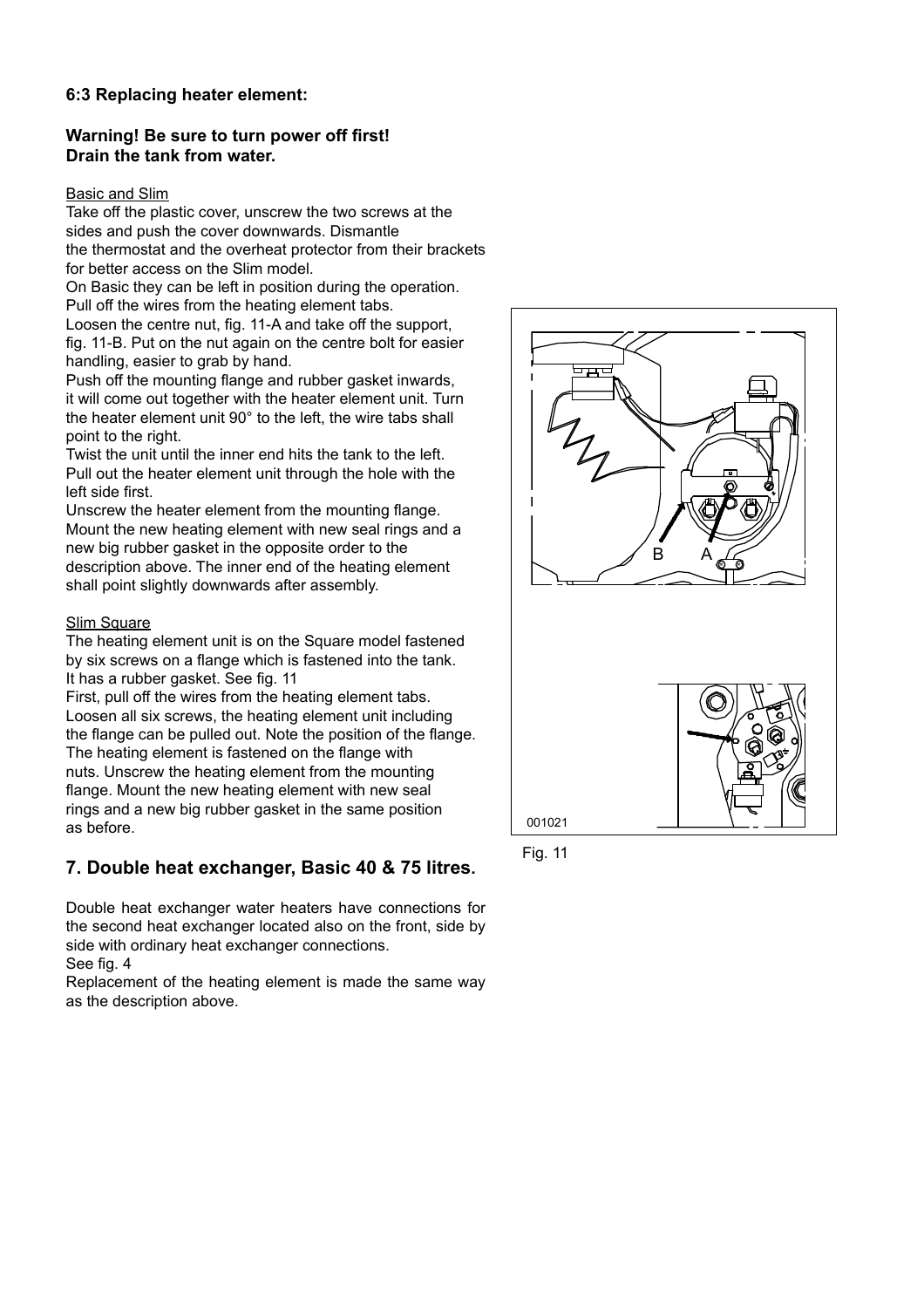## 8. Technical data

#### 8.1 Basic

| <b>Type</b>                        | Volume gal. | Weight lbs | Heater element | Heater element<br>options                           | Thermostat<br>mixing valve |
|------------------------------------|-------------|------------|----------------|-----------------------------------------------------|----------------------------|
| 602421B000003                      | 6.4         | 30.8       | 115V-750W      | 230V-750W                                           | X                          |
| 603023B000003                      | 8           | 37.5       | 115V-750W      | 230V-750W                                           | X                          |
| 604021B000003                      | 11          | 44         | 115V-750W      | 230V-750W<br>230V-1200W                             | X                          |
| 604023BD00003<br>Double heat exch. | 11          | 48.5       | 115V-750W      | 230V-750W<br>230V-1200W                             | X                          |
| 605021B000003                      | 13          | 50.7       | 115V-750W      | 230V-750W<br>230V-1200W<br>230V-2000W               | X                          |
| 607521B000003                      | 20          | 64         | 115V-750W      | 230V-750W<br>230V-1200W<br>230V-2000W<br>230V-3000W | X                          |
| 607523BD00003<br>Double heat exch. | 20          | 68.4       | 115V-750W      | 230V-750W<br>230V-1200W<br>230V-2000W<br>230V-3000W | X                          |

Dimensions: See fig 12<br>
Material: Heat exchannel

Insulation: Polyurethane

Material: **Heat exchanger coil, storage tank and connections: stainless steel AISI 316**  Outside cover and mounting brackets: Stainless steel AISI 304 Heater element: Nickel plated copper<br>
Insulation: Polyurethane Safety valve: 7 bar / 100 psi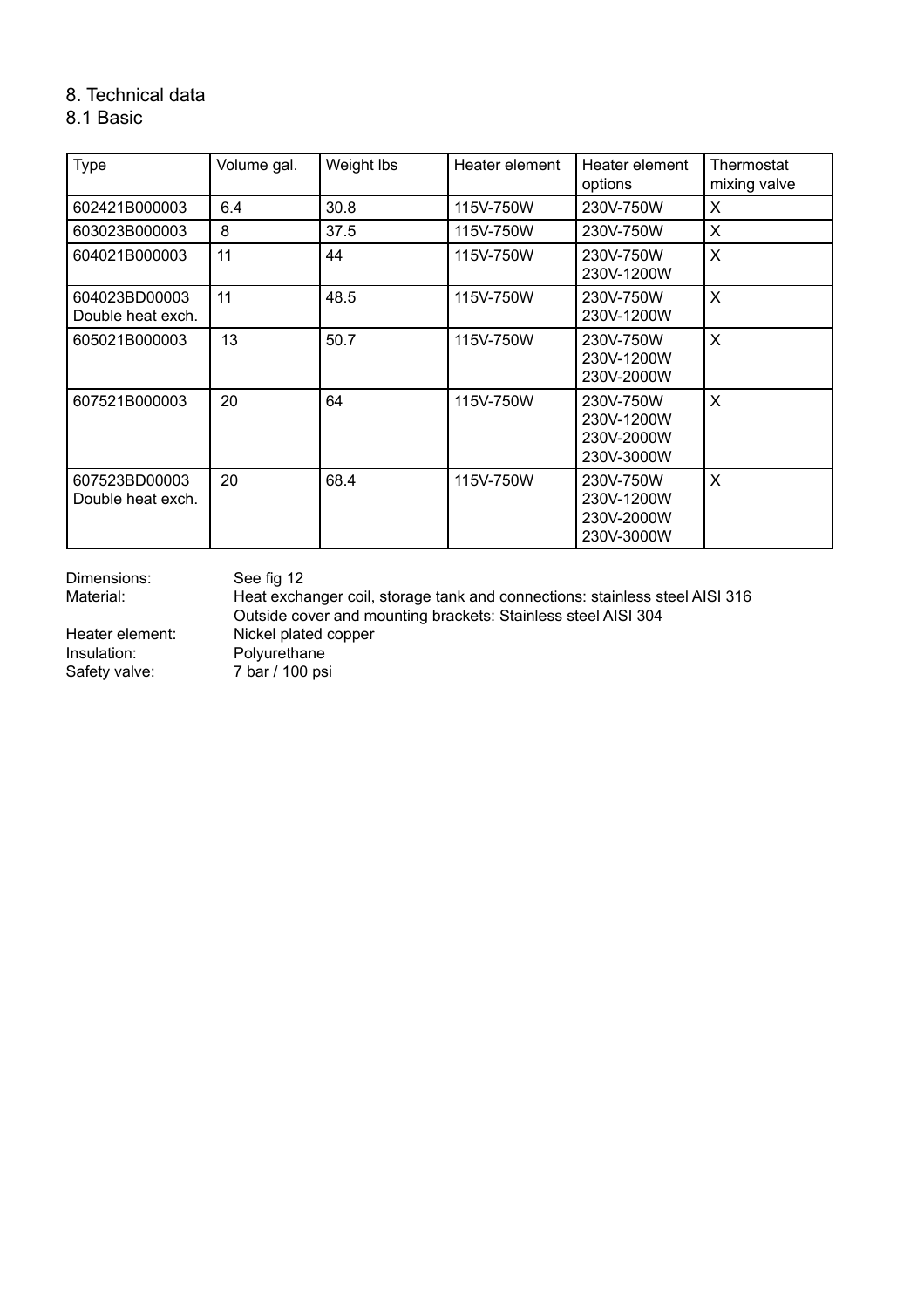### Dimensions Basic



| Model 230V    | Model 115V    | Α   |      |      | B     |           | W    | н    |                           |
|---------------|---------------|-----|------|------|-------|-----------|------|------|---------------------------|
| 602431B000003 | 602421B000003 | 5.3 | 10.4 |      | 13.4  | 8.5،      | 15.4 | 15.5 | Basic 6.4 Gal.            |
| 603031B000003 | 603023B000003 | 5.3 | 3.0  |      | 13.4  | $\cdot$ 1 | 15.4 | 15.5 | Basic 8 Gal.              |
| 604031B000003 | 604021B000003 | 5.3 | 17.1 |      | 1.3.4 | 25.2      | 15.4 | 15.5 | Basic 11 Gal.             |
| 604031BD00003 | 604023BD00003 | 5.3 |      |      | 13.4  | 25.2      | 15.4 | 15.5 | Basic 11 Gal. double coil |
| 605031B000003 | 605021B000003 | 5.3 | 21.9 |      | 1.3.4 | 30        | 15.4 | 15.5 | Basic 13 Gal.             |
| 607531B000003 | 607521B000003 | 5.3 | 16.5 | 16.5 | 13.4  | .5<br>41  | 15.4 | 15.5 | - Basic - 20 - Gal.       |
| 607531BD00003 | 607523BD00003 | 5.3 | 16.5 | 16.5 | 3.4   | 41.5      | 5.4  | 15.5 | Basic 20 Gal. double coil |

#### 000962-2 000962-2

# Fig. 12

## 8.2 Slim/B

| Type          | Volume gal. | Weight lbs | Heater element | Heater element<br>option | Thermostat<br>mixer valve |
|---------------|-------------|------------|----------------|--------------------------|---------------------------|
| 601521S000003 | 4           | 23         | 115V-750W      | 230V-750W                |                           |
| 602021S000003 | 5           | 26.5       | 115V-750W      | 230V-750W                |                           |
| 602521S000003 | 6.5         | 30         | 115V-750W      | 230V-750W                |                           |

| Dimensions:     | See fig 13                                                                  |
|-----------------|-----------------------------------------------------------------------------|
| Material:       | Heat exchanger coil, storage tank and connections: stainless steel AISI 316 |
|                 | Outside cover and mouting brackets: Stainless steel AISI 304                |
| Heater element: | Nickel plated copper                                                        |
| Insulation:     | Polyurethane                                                                |
| Safety valve:   | 7 bar / 100 psi                                                             |